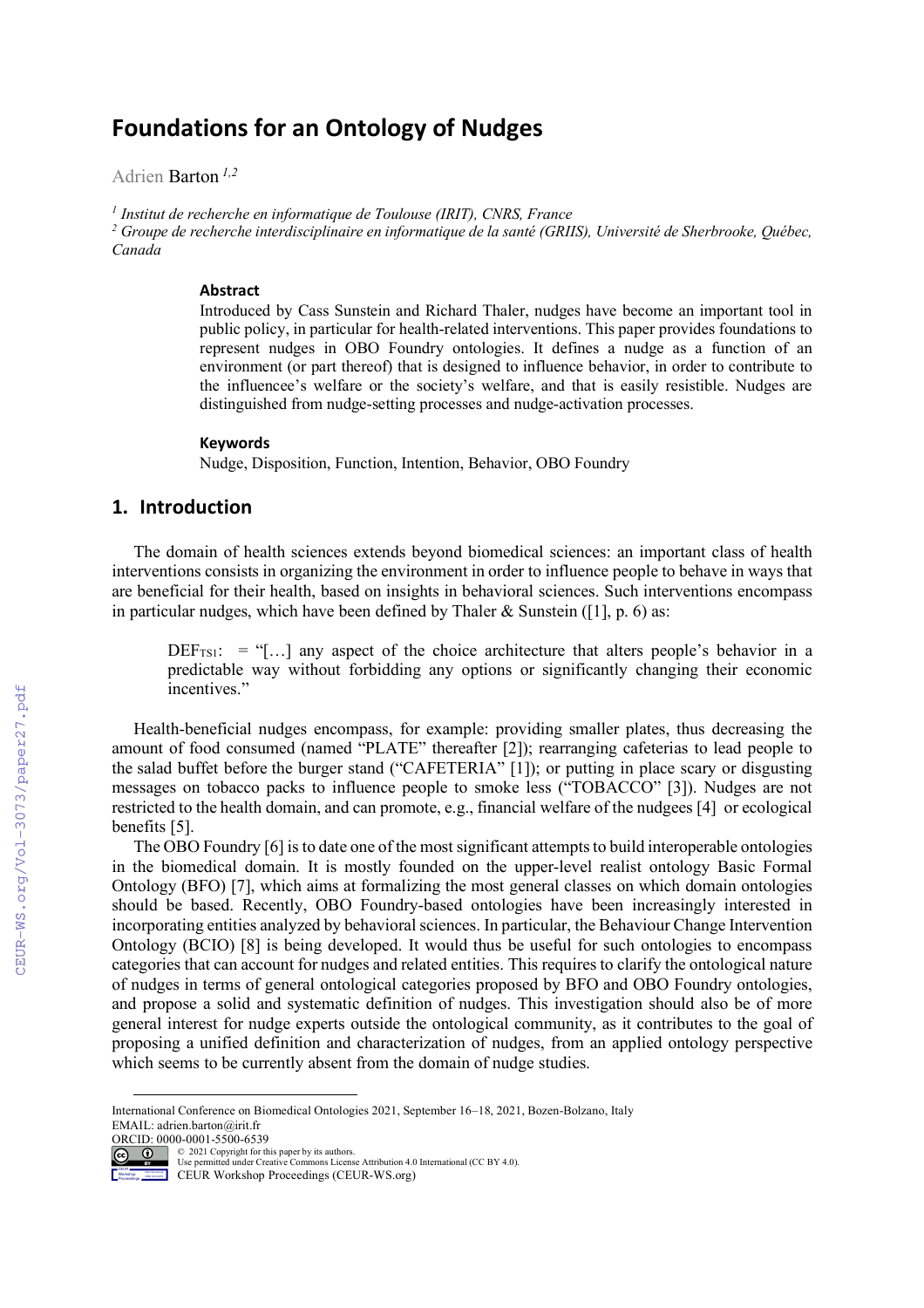This paper will follow the following structure. The next section presents the OBO Foundrycompliant methodology followed in this paper, as well as former works on the topic of definition and classification of nudges. A third section proposes a classification of nudges and related entities inside the BFO taxonomy, and a definition of nudges on this basis. A fourth section discusses how nudges can be further subclassified and differentiated. A conclusion follows.

# **2. Methods and Former Works**

This section presents the methodology that will be followed as well as former works on the definition and classification of nudges.

#### **2.1. Methods**

Two methodological aspects will be of central importance: aligning new classes within pre-existing ontological categorizations and providing Aristotelian definitions.

#### **2.1.1. Ontological categorization**

A goal of this paper is to classify nudge-related classes in pre-existing taxonomies, more specifically those of OBO Foundry ontologies, which include the upper ontology BFO (Basic Formal Ontology). BFO [7] introduces the two high-level categories of *Occurrent* and *Continuant* (largely shared with other upper ontologies such as DOLCE, GFO or UFO, under different names). Occurrents are entities that extend in time by having temporal parts, whereas continuants are entities that persist through time by being wholly present at each time at which they exist. The latter are divided between independent continuants, namely entities whose existence does not depend on the existence of another entity (such as material objects); and dependent continuants, whose existence depends on the existence of another entity (such as properties). Among the latter, specifically dependent continuants (e.g. the shape of an object) cannot migrate from one bearer to another, whereas this is possible for generically dependent continuants (e.g. information content entities). Specifically dependent continuants encompass qualities and realizable entities, where the latter can be realized in specific processes. Realizable entities include dispositions, which can be intuitively identified with causal factors ([7], [9], [10]). Finally, an important subclass of *Disposition* is *Function*, which encompasses dispositions that exists in virtue of a physical make-up of the bearer that "came into being either through evolution (in the case of natural biological entities) or through intentional design (in the case of artifacts), in order to realize processes of a certain sort." [11]

On top of inserting nudge-related entities in such taxonomies, this paper will aim at formulating a few formal axioms satisfied by the relevant classes. It is not always possible to do so, as it would sometimes require constructs that are not yet introduced in BFO and OBO Foundry ontologies; in such cases, we will refrain from introducing axioms (which is compatible with the open-world approach of OWL ontologies) and simply describe such characteristics in natural language definitions.

# **2.1.2. Aristotelian Definitions**

A good practice, in writing ontological definitions, is to use so-called "Aristotelian definitions" ([6], [12]), on the model of Aristotle's definition of "human" as an animal that is rational. Such definitions take the "genus-species" form: an A is defined as a B that C's, where B is a parent class of A, and C is the difference characterizing the instances of B which are also instances of A. Thus, we will aim at proposing Aristotelian definitions of key central terms, in particular "nudge".

An important goal of this paper will be to propose a definition of nudges that can be used in ontologies. A definition of nudges should arguably strive at: *being precise* – that is, to use well-defined terms; *using a consensual vocabulary* – namely, to use terms whose definition can be accepted by a large part of the scientific community, rather than heavily debated constructs; and *being exhaustive* –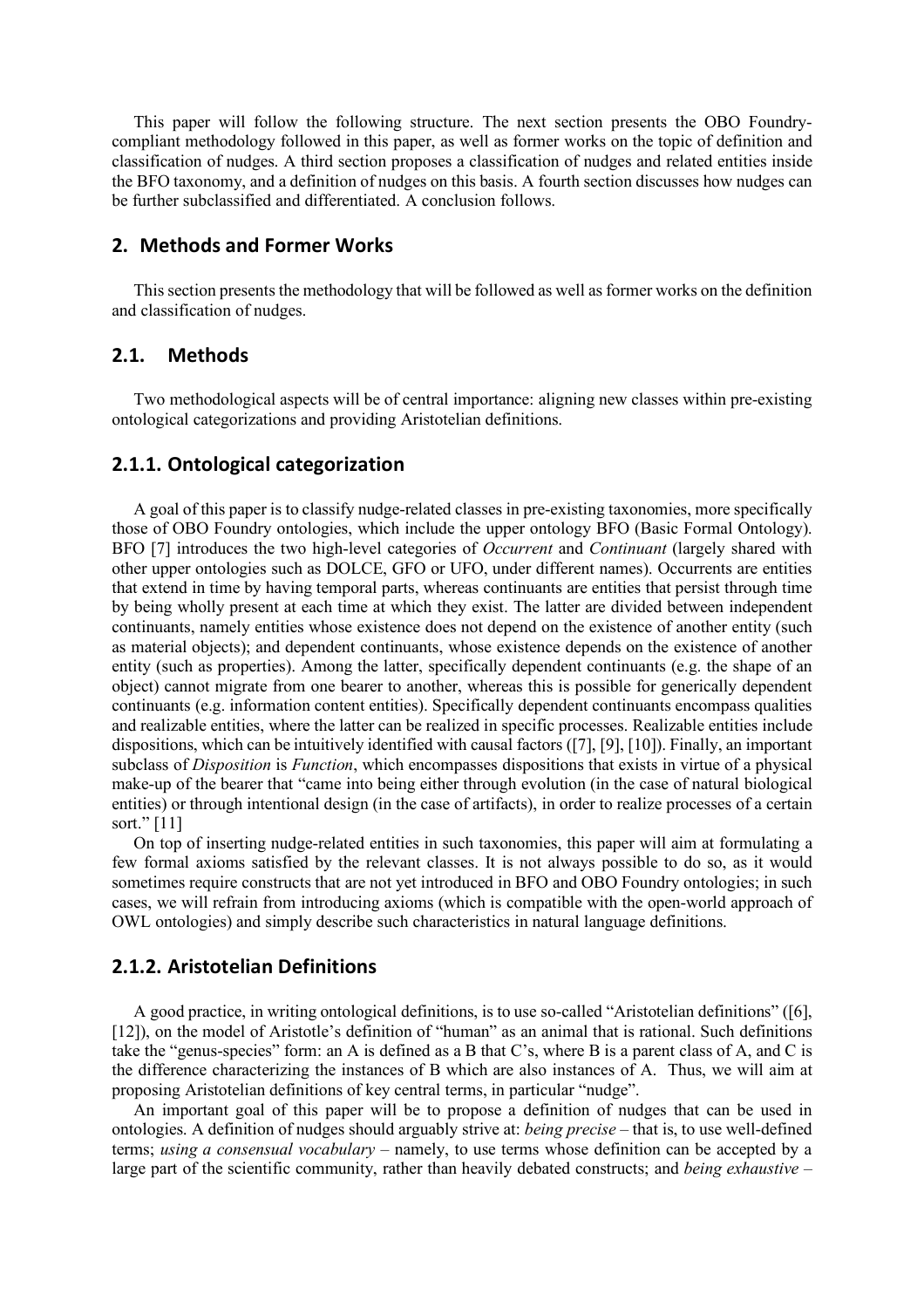that is, that it can apply to all recognized instances of nudges. Finally, a definition of nudges should also strive, as much as possible, at being *specific* – that is, to exclude from its range constructs that are classically not recognized as nudges by the scientific community. However, this requirement is arguably less important than the others: it might be the case, when devising a definition of nudges satisfying the three first requirements, that it would lead to a definition encompassing interventions that are not always identified as nudges by the whole scientific community, but only some members of it.

# **2.2. Former works**

Two strains of academic works are especially relevant for the current project: works that aim at defining nudges (and contrast them with germane categories); and works that aim at classifying the different subkinds of nudges that have been proposed or implemented (note that those two strains are only a subset of the philosophical or conceptual analysis literature on nudges, as the bulk of it is rather interested in the ethical and political justifications of nudges).

Concerning the first strain, we will contrast a few major definitions that have been proposed in the literature, without engaging into a systematic review. On top of definition DEF<sub>TS1</sub>, several definitions have been proposed in the literature (see [13], [14] for overviews):

- DEF<sub>TS2</sub>: "a nudge is any factor that significantly alters the behavior of Humans although it would be ignored by Econs" ([1], p. 8)
- DEF<sub>S</sub>: "Private or public initiatives that steer people in particular directions but that also allow them to go their own way."  $([15]$ , p. 61)
- $DEF_H: "A nudge is ... any attempt at influencing people's judgment, choice or behavior in a$ predictable way which works by making use of [people's] boundaries, biases, routines and habits as integral parts of such attempts" [16]

 $DEF_{MC2}$ : "an intervention that uses rationality failures instrumentally." (named "nudge 2" in [17])

 $DEF_{MC3}$ : "a welfare-promoting intervention that tries to reduce the negative effects of rationality failures." (named "nudge 3" in [17])

 $DEF_{CM}$ : "nudges are interventions that attempt to influence people's behavior by exploiting, at least in part, their rationality failures, and that do not increase, exclusively, the well-being of nudgers" [14]

Although each of those definitions illuminate some aspects of the nature of nudges, they arguably do not satisfy all criteria mentioned above in section 2.1.2.  $DEF_{TS1}$  and  $DEF_{TS2}$  do not account for the intentional aspect of nudges – an important aspect, as argued below in  $3.3$ . DEF<sub>TS2</sub> is not systematic: as explained by Congiu & Moscati [14], it excludes very minor change of prices whose effects are mostly psychological rather than a change of economic incentives – and that could not, strictly speaking, be fully ignored by Econs. The entity "Econ" is also arguably an abstraction difficult to define (see [17] for more criticisms of this definition). DEF<sub>S</sub> may lack precision (what does it mean exactly to "allow" people to go their own way"?) and specificity (some changes in economic incentives that would commonly not count as nudges arguably still allow "people to go their own way"). DEFH may lack exhaustivity (why is the term "heuristic" not included in the list "boundaries, biases, routines and habits"?). The vocabulary used by  $DEF_{MC2}$ ,  $DEF_{MC3}$  and  $DEF_{CM}$  might not be fully consensual: they define nudges on the basis of rationality, but what is or is not rational is the object of intense debate in the scientific community (cf. [18] for an overview).

The first barrier to the integration of such definitions in an ontology, however, is that those definitions do not aim at clearly identifying what kind of general entity a nudge is, in a general metaphysical framework (see discussions in [17] and [19] though, to which we will come back in section 3.3): nudges are characterized as "factors", "interventions", "initiatives" or "attempts", but as we will see, such categories may be ambiguous. Our starting point will thus be to propose a classification of nudges that fits within BFO's framework.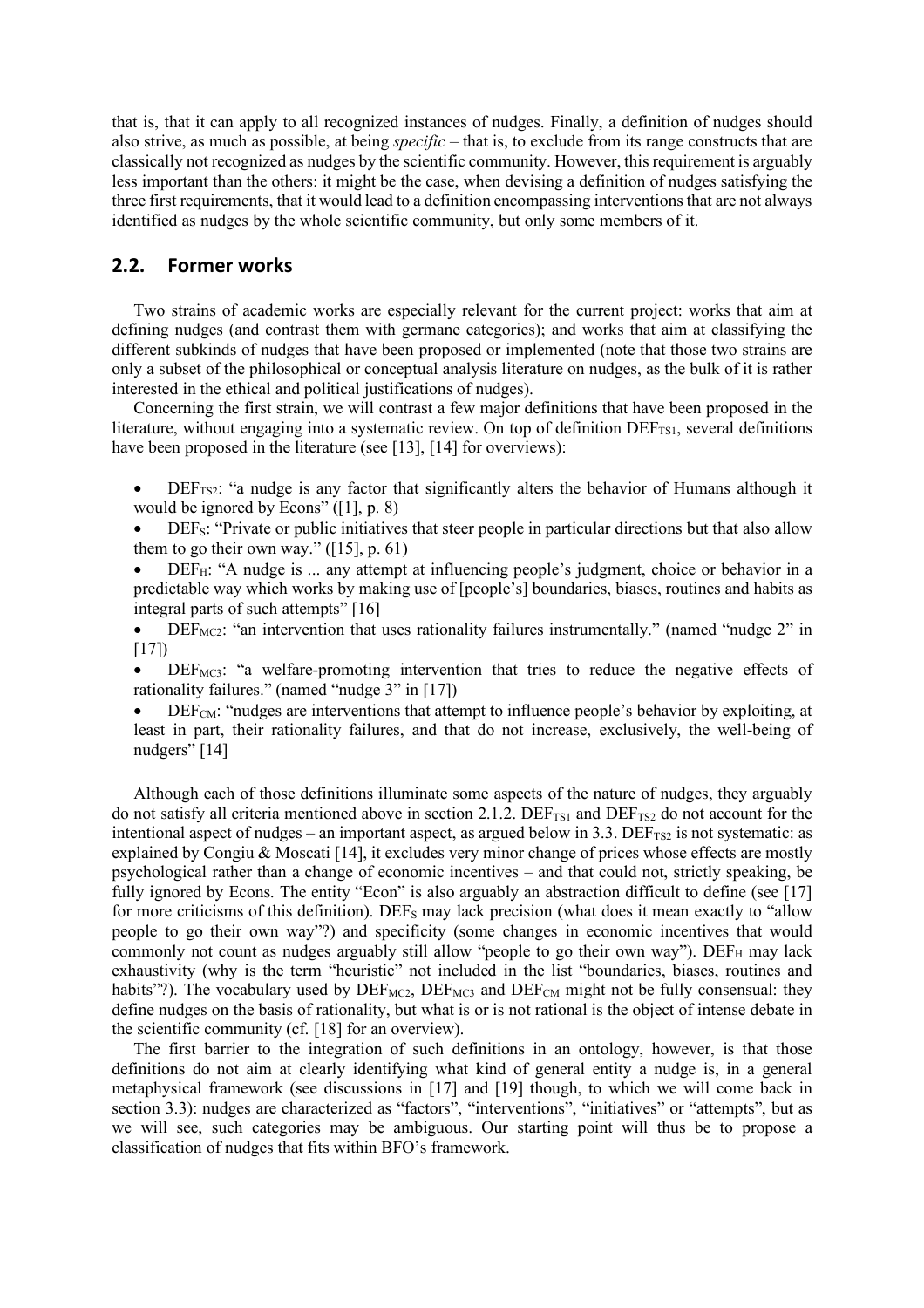To conclude this section, note that a second strain of works is related to our general investigation, namely works that classify the different subkinds of nudges (see e.g. the classification of  $[20]$ ) – we will come back to this point in section 4.

#### **3. An Ontological Analysis of Nudges**

Figure 1 below presents a taxonomy of the relevant entities that will be introduced and presented in this paper.

BFO:*Continuant*

BFO:*Independent continuant* BFO:*Material entity* ENVO:*Environment* BFO:*Specifically dependent continuant* BFO:*Realizable entity* BFO:*Disposition* BFO:*Function Nudge*

*Pro-self nudge Pro-social nudge Intention*

BFO:*Occurrent*

BFO:*Process* OBI:*Planned process* BCIO:*Behavior change intervention Nudge-setting process Nudge-activation process*

**Figure 1**: Taxonomy

#### **3.1. Nudge as a Disposition**

Let's first consider the most general question: is a nudge an occurrent or a continuant? Contrarily to a continuant, an occurrent only exists partially at every time it exists. But a nudge arguably exists fully at every time it exists (consider the examples PLATE, CANTEEN and TOBACCO). Therefore, a nudge is a continuant. In particular, a nudge should not be confused with the process of arranging the environment in a given way that creates this nudge, which we call a "nudge-setting process": once the arrangement is established, the nudge-setting process does not exist anymore, but the nudge still does. It should also not be confused with the process of this nudge influencing the decisions of a nudgee, which we might call a "nudge-activation process": when no nudgee is currently influenced, there is no nudge-activation process, but the nudge can still exist.

The next question is whether a nudge is an independent continuant or a dependent continuant. Nudges are for sure related with independent continuants (think about PLATE); however, they cannot be identified with such independent continuants. In PLATE, the nudge is not the plate itself, but a property of the plate – related to its size. In CANTEEN, the nudge cannot be identified with the burgers, the salads or the furniture that support them; rather, the nudge is related to the *arrangement* of the food display within the cafeteria supported by those material objects. Since this arrangement depends ontologically on those material objects, it is a dependent continuant. This is in line with Thaler  $\&$ Sunstein's original definition of a nudge being an "aspect" of the choice architecture. Note also that the very same nudge cannot migrate from a bearer to another. Thus, a nudge is a specifically dependent continuant rather than a generically dependent continuant.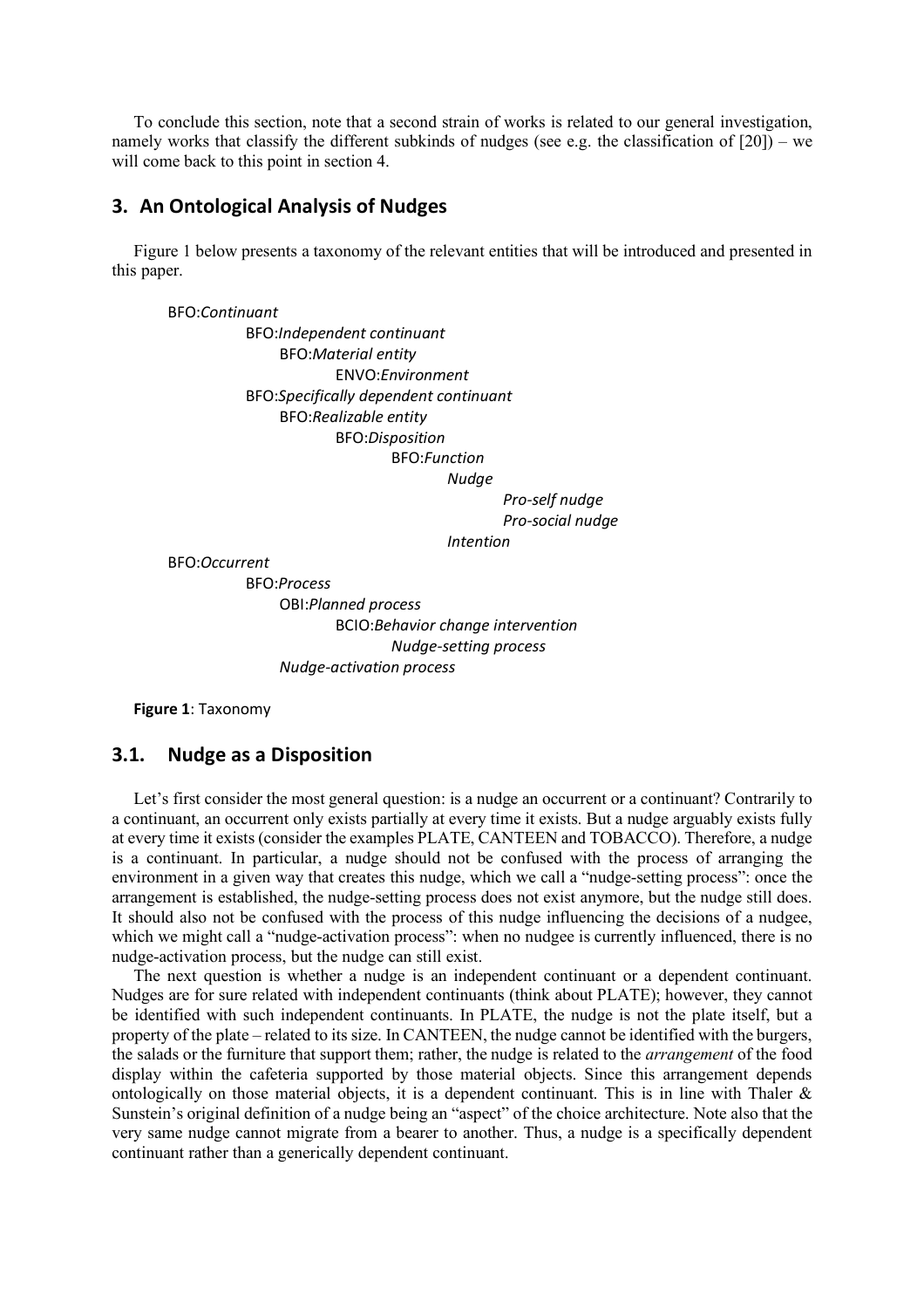Let us now investigate which kind of specifically dependent continuant a nudge would be. What matters in a nudge is how it affects people's behavior causally (a nudge "alters", "affects", "steers" behavior). Moreover, there is a dispositional dimension in such a causal power. Indeed, suppose that a choice architect puts into place a nudge in an environment, but that nobody is currently being influenced by it: it would still exist nonetheless (we can also imagine the more extreme case in which nobody would ever interact with this nudge). Thus, there is a dispositional dimension of nudges: a nudge pushes people to behave in a certain way (a process that can be identified with the realization of the disposition) in some circumstances. Therefore, we will classify *Nudge* as a subclass of *Disposition*. In particular, a nudge-activation process can be defined as a realization (in the sense analyzed in [7], [9]) of a nudge:

*Nudge-activation process* EquivalentTo (BFO:realizes some *Nudge*)

Note that dispositions are closely linked with qualities, as most (if not all) dispositions have some qualities forming their "categorical bases" [10]. For example, in PLATE, the nudge exists because of the size of the plate, which is its categorical basis. In CANTEEN, the nudge exists because of the spatial arrangement of salads and burgers in the cafeteria, which forms its categorical basis.

#### **3.2. The Bearer of a Nudge**

In BFO's framework, every specifically dependent continuant (including dispositions) has a bearer. We can assume very generally that the bearer of a nudge is an environment or a part of an environment. The OBO Foundry ENVO (Environment Ontology) [21] defines an environment as "A system which has the disposition to environ one or more material entities", but specifies that this class is under development, so we leave here their precise ontological nature open. Thus, we will merely speak of nudges as being "environmental dispositions"<sup>2</sup>.

Note that if we follow Thaler & Sunstein in considering a nudge as an aspect of a choice architecture, the bearer of a nudge might be a choice architecture. The notion of "choice architecture" is ultimately related to a role – namely, the role of an environment to be such that agents are expected to make choices in it. Therefore, a class *Choice architecture* might be introduced as a defined class of being an *Environment* (or a part thereof) that has a *Choice architecture role*. We leave such investigation for future works, when the notion of environment will be ontologically clarified.

#### **3.3. Intentional Design: Nudge as a Function**

An important dimension of nudges is their intentional component. In rare cases, nudges have been defined as non-intentional entities, and merely identified with choice architectures [23]. If we would follow this conception, an environment that was not intentionally designed to influence people's choice, but that nonetheless *does* influence people's choice, would be considered as bearing a nudge. However, nudges have more commonly been considered as encompassing an intentional component (e.g. [24], [25]). In this spirit, they have sometimes been defined as an "intervention on the choice architecture that would alter people's behavior" [19]. Thus, they need to be differentiated from dispositions of the environment that influence behavior without being the result of an intentional action.

What is an *intervention* on a choice architecture? We can identify at least two meanings of this term: a process, or the result of such a process. Consider the CANTEEN nudge. The intervention process here would be setting up the salad bar at the entrance and the hamburger stand at the back. But as explained earlier, this process (which is an occurrent) is not a nudge, but rather what we called a "nudge-setting process"; and the nudge would be an output of this process.

We can differentiate nudges from non-intentional behavior-influencing environmental dispositions as follows. A nudge appears as the result of some intentional actions made by a choice architect. We endorse Toyoshima et al.'s view [26] that intentions are dispositions that can be realized by some action; thus, we introduce the subclass *Intention* of BFO:*Disposition*. In the case of nudges, those actions are

<sup>&</sup>lt;sup>2</sup> Note however that we adopt here a broad definition of "environment", that encompasses not only what Congiu & Moscati [22] call "environment", but has also what they call the "message" – such as tobacco health warnings in the nudge TOBACCO.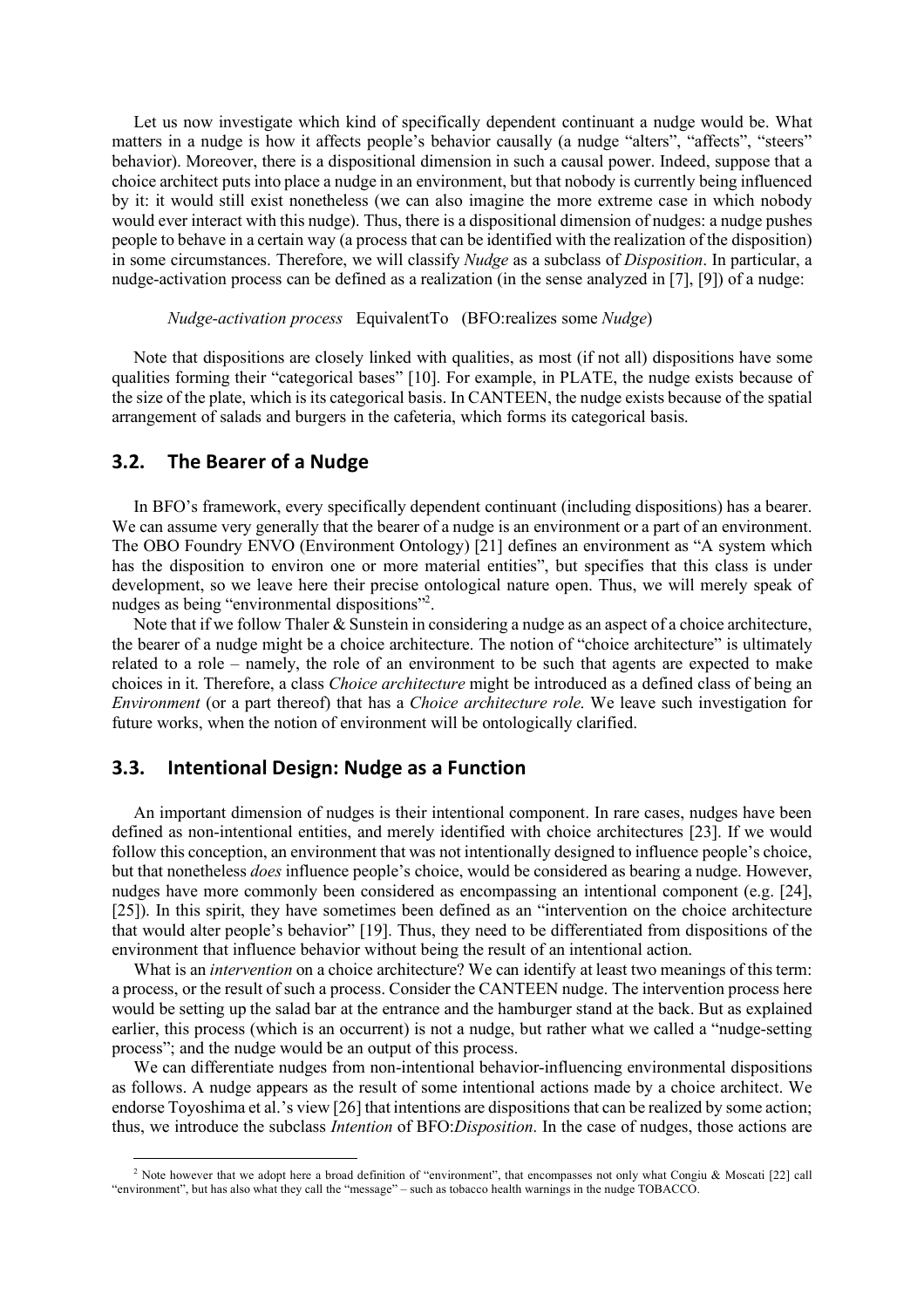planned processes that result in the existence of the nudge. That is, using classes from OBO Foundry's ontologies COB (Core Ontology for Biology and Biomedicine) and OBI (Ontology for Biomedical Investigations) [27], we could characterize a nudge as the result (the specified output) of some intentional action, which is what we called before a "nudge-setting process":

*Nudge* SubClassOf (COB:specified\_output\_of some *Nudge-setting process*) *Nudge-setting process* SubClassOf (realizes some *Intention*)

More precisely, a nudge is the output of a proximal intentional action of setting up a nudge, where the distal intention behind this action is to influence behavior<sup>3</sup>. Therefore, *Nudge-setting process* is classified as a subclass of BCIO:*Behavior change intervention*, which is defined as "An intervention that has the aim of influencing human behavior" [8]. And because of this intentional character of nudges, we can classify *Nudge* as a subclass of BFO:*Function* (which is itself a subclass of BFO:*Disposition*). Indeed, a nudge came into being "through intentional design" (in a nudge-setting process), "in order to realize processes of a certain sort" (namely nudge-activation processes), and thus satisfies BFO's definition of function.

Note that Cozic & Mongin [17] discuss whether nudges should be interpreted as "causal factors" or "interventions", where they define the latter as processes ("a nudge intervention consists in using a nudge factor to exert an influence on the choices<sup>7</sup> – a definition that make them akin to what we called "nudge-activation process"). They opt for the second interpretation, arguing that "it is not the same for an individual to be influenced by a factor in the choice conditions when someone uses this factor for a purpose and when the factor is just there without anyone in particular being in control". Barton  $\&$ Grüne-Yanoff [19] make a similar choice, although their instead interpret "intervention" as what we call here a "nudge-setting processes". However, we have here shown that we can opt for the first interpretation of nudges as causal factors and still account for the intentionality of nudges, by defining nudges as functions *that are the results of intentional interventions* (namely nudge-setting processes).

We can now examine what particularizes nudges among intentional behavior-influencing functions.

# **3.4. Nudges' Easy Resistibility**

T&S's definition mentions that a nudge should not "[forbid] any options or significantly [change] their economic incentives." More generally, a central characteristic of nudges that has been commonly endorsed is their easy resistibility (some authors prefer to speak of "easy avoidability" [1] or "easy reversibility" [30]). This is what distinguishes a nudge from a "shove" [31], the latter being not easily resistible.

This condition of easy resistibility has been analyzed by Saghai as involving "substantial noncontrol" [33], which he defines as follows: "A's influence to get B to φ is substantially noncontrolling if B is able to effortlessly oppose the pressure to get her to φ if she does not want to φ." This implies that the agent should have some special cognitive capacities, which have been analyzed by Saghai [33] as attention-bringing (being able to notice the nudge) and inhibitory capacities (being able to refrain to follow the nudge influence). This also implies, from an ontological point of view, that a nudge is not a sure-fire disposition, but a tendency (see [34]–[36] for some thoughts on tendencies). Following this definition, an easy resistible intervention does not forbid any option nor significantly change the economic incentives; thus, clauses excluding those two latter aspects do not need to be added to the definition as long as easy resistibility is mentioned.

Note that some features of nudges, such as their transparency (see Bovens' analysis [32]), may help to bring nudges to the attention of the nudge. However, this is not a defining feature of nudges – but rather a feature that mitigates some ethical problems typically caused by nudges.

Some authors have introduced a distinction between influencing behavior and influencing choice ([28], [29]), but we refrain from making such a distinction here. As argued in [13], "the frontier between behavior and choice is often fuzzy". Moreover, all nudges ultimately aim at influencing behavior.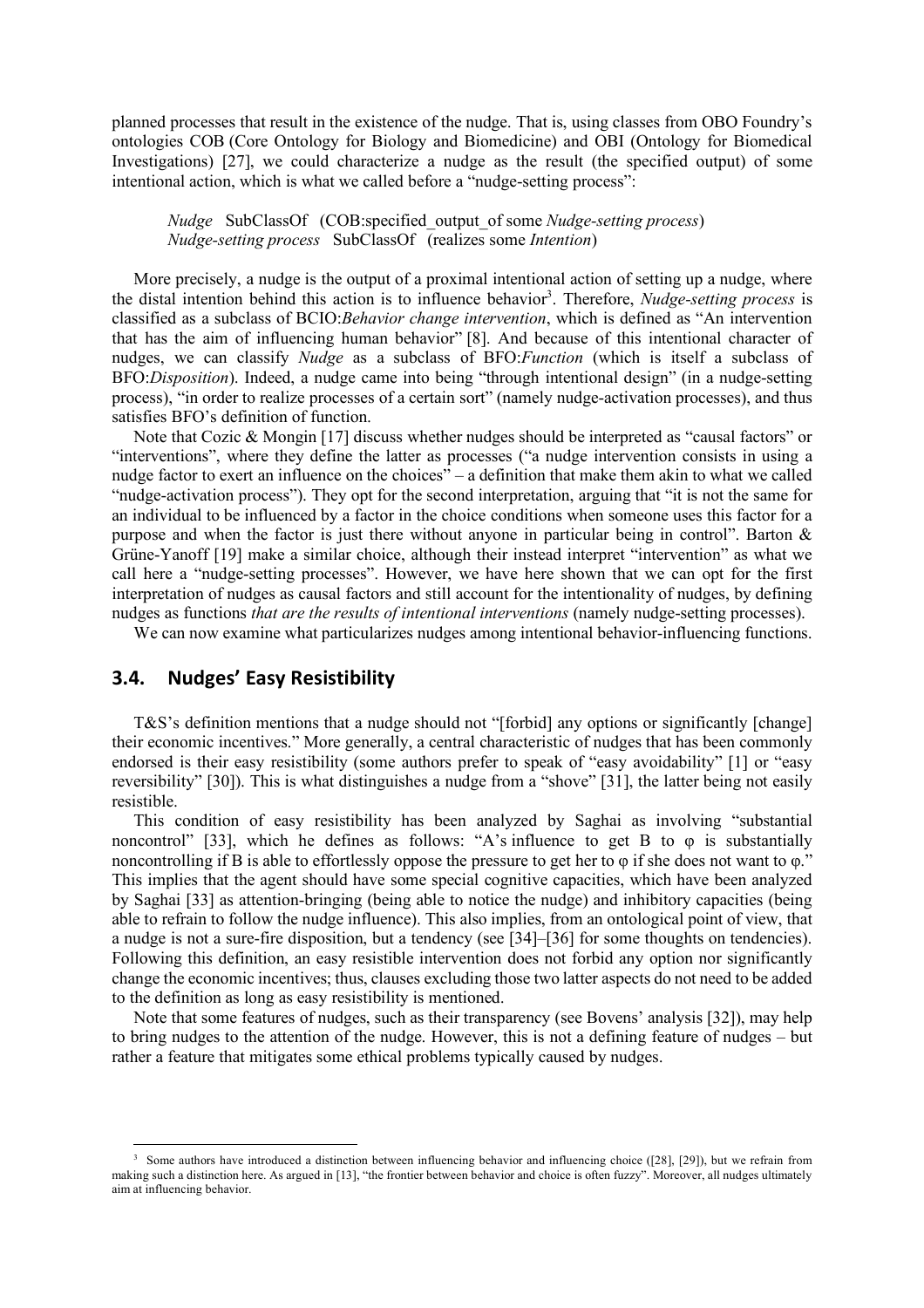#### **3.5. The Goal of Nudges**

Not all easily resistible intentional behavior-influencing environmental dispositions are nudges. Indeed, nudges must be distinguished from germane interventions such as marketing techniques. As a matter of fact, the novelty of Sunstein & Thaler's approach does not consist in proposing a new kind of behavior-influencing tool (as such tools have been used in marketing for some time already), but in extending the use such techniques to new domains, typically (or maybe exclusively, as we will argue) those contributing to the welfare of the influencees or of the society.

Congiu & Moscati [14] propose that an intervention counts as a nudge if it "does not increase the nudger's well-being *exclusively*.". But this definition might be too general, as it encompasses interventions that are devised to contribute uniquely to the welfare of a third-party who is unrelated to the nudgee (consider e.g. an advertisement that is designed pro-bono by a nudger in favor of a thirdparty) – and which, arguably, should not count as nudges.

Thus, we add instead the constraint that a nudge should aim (at least in part) at increasing the nudgee's welfare or the society's welfare (we leave open here the definition of the term "society"), which is in line with the classification of nudges as being either pro-self or pro-social by Hagman et al. [37] (see section 4 below).

On this basis, we can propose the following Aristotelian definition for *Nudge*:

*Nudge*: A function of an environment (or part thereof) that is designed to influence behavior, in order to contribute to the influencee's welfare or the society's welfare, and that is easily resistible.

# **4. Discussion: Subcategorizing Nudges**

Once nudges are aligned with OBO Foundry ontologies, the next step will be to subcategorize them. Several proposals have considered this matter. This section will provide only a short overview of this question (see [13] for a more detailed synthesis). At least two kinds of classification systems can be used to categorize nudges: goal-oriented classifications, and mechanism-oriented classifications.

As specified above, nudges can aim at either contributing to the welfare of the nudgee, or benefitting to the society. This has been distinguished by Hagman et al. [37] under the name "pro-self" and "prosocial" nudges. We can define such classes in the current context as follows (note that those two classes are not exclusive from each other, as a nudge can contribute to both the welfare of the nudge and the welfare of society):

- *Pro-self nudge*: A nudge that aims at increasing the welfare of the nudgee.
- *Pro-social nudge*: A nudge that aims at increasing the welfare of society.

Mechanisms under which nudges operate are crucially important – in particular for their ethical analysis [19]. Note that the definition of nudges proposed here is very large. It includes what Barton and Grüne-Yanoff [19] call "heuristics-triggering" nudges (as illustrated e.g. by PLATE, CANTEEN or TOBACCO) and "heuristics-blocking" nudges (such as mandatory cooling-off periods before an important expanse, or TOBACCO health warnings that aim at blocking addictive behavior). It also include so-called "informing nudges" (following the characterization proposed by Sunstein, 2015, who uses the analogy with a GPS). The latter category might not be what most people have in mind when they discuss nudges. However, it is relevant to encompass it, as the border between informing and heuristics-triggering is sometimes fuzzy (consider a message such as "67% of XYZ University students have 4 or fewer drinks when they party" [38], which can inform but also trigger a social conformity heuristics)<sup>4</sup>.

More generally, most mechanism-focused classifications revolve around the distinction between System 1 (automatic processes) vs. System 2 (deliberative processes) [13]. Baldwin [40] distinguishes three types of nudges depending on the degree to which they affect the autonomy of individuals: firstdegree nudges that foster System 2, and second- and third-degree nudges that draw on System 1 (with

<sup>&</sup>lt;sup>4</sup> Nudges that belong to several categories might thus be analyzed as complex dispositions composed by several simpler dispositions (using e.g. the tools presented in [39]) which belong each to a different category.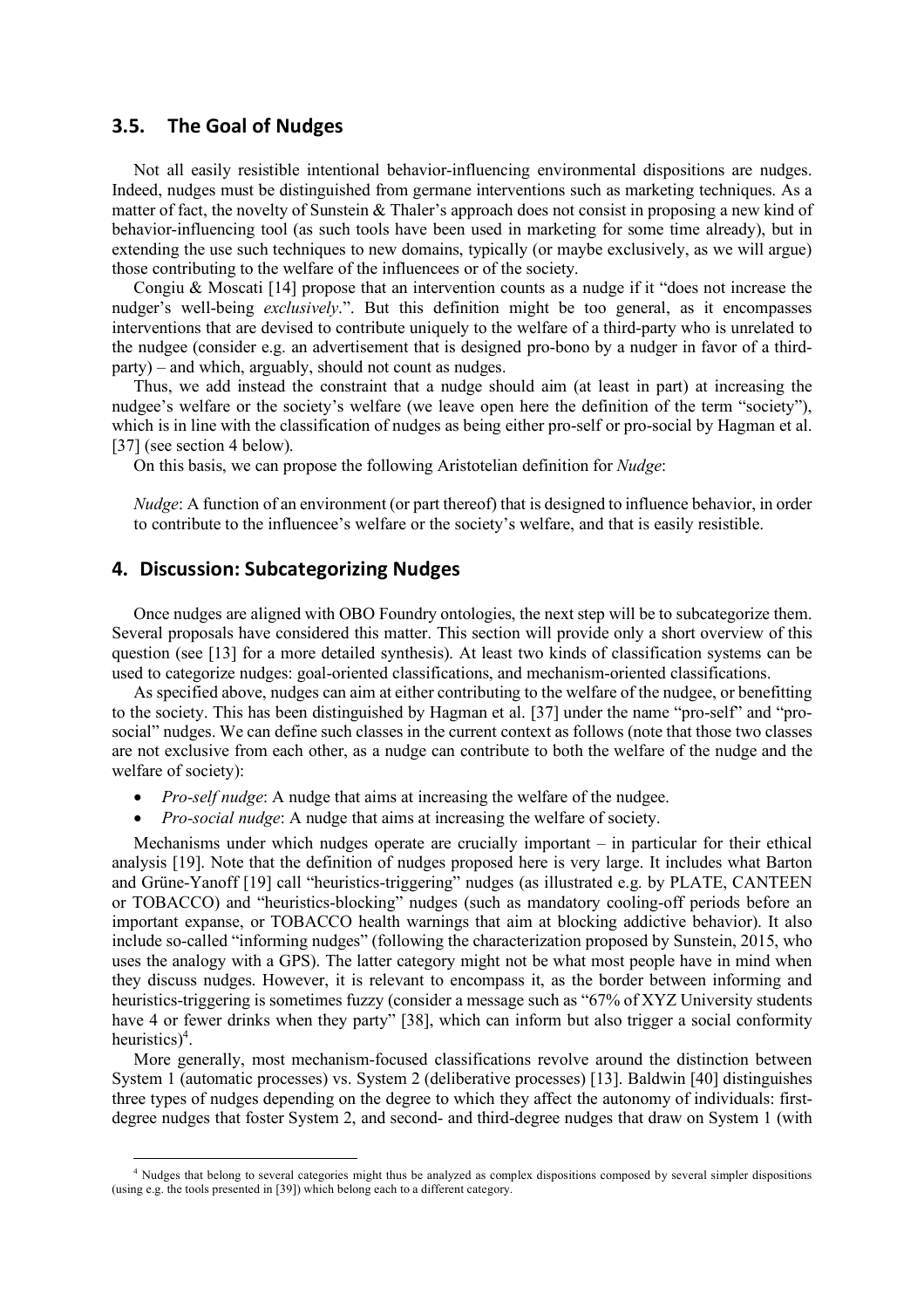a different between second and third-degree nudges that relies on their transparency). Sunstein [41] distinguished between System 1 nudges from System 2 nudges, where the latter rely on deliberative processing. In the same spirit, Lin et al. [42] distinguished between type 1 and type 2 nudges. Hansen and Jespersen [29] also use the vocabulary "type 1" vs. "type 2" nudges, but with different definitions: the former influence behaviors ("non-voluntary actions"), when the latter influence choices (the "endresult of the intervention of reflective thinking") – see [13] though for a criticism of this classification. Finally, Münscher et al. [20] provide a more detailed classification of nine nudge subcategories (in three groups). Future works should identify which of those classifications are the most promising.

#### **5. Conclusion**

This paper has proposed a classification of nudges-related entities among BFO and OBO Foundry entities, as well as a general Aristotelian definition of *Nudge*: "A function of an environment (or part thereof) that is designed to influence behavior, in order to contribute to the influencee's welfare or the society's welfare, and that is easily resistible." This classification distinguishes nudges, nudge-setting processes and nudge-activation processes, which is important to categorize correctly and disambiguate nudge-relevant data.

Further refinements could analyze more finely the processes related to nudge-setting and nudgeactivation processes, following the classes introduced by BCIO [8]. The intention behind a nudgesetting process could also be analyzed in light of a theory of dispositions: since a nudge is a disposition, the intention to set up a nudge might be seen as a  $pre$ -disposition<sup>5</sup>, and the connection between the nudger's intention to set up a nudge and his intention to influence behavior should be clarified. Other refinements may require first to clarify the ontological nature of central constructs in psychology ("heuristics", "influence process"), philosophy ("rationality"), economics ("welfare", "Econs") and politics ("libertarian paternalism"). Future works should also define related behavioral interventions such as boosts [43].

# **References**

- [1] R. H. Thaler and C. R. Sunstein, Nudge. New Have, Connecticut: Yale University Press, 2008.
- [2] K. Van Ittersum and B. Wansink, Plate size and color suggestibility: The Delboeuf illusion's bias on serving and eating behavior, Journal of Consumer Research 39 (2012) 215–228.
- [3] A. Barton, How tobacco health warnings can foster autonomy, Public Health Ethics 6:2 2013 207– 219.
- [4] S. Benartzi, E. Peleg, and R. H. Thaler, Choice architecture and retirement saving plans, in The behavioral foundations of public policy, Princeton University Press, 2013, pp. 245–263.
- [5] C. Schubert, Green nudges: Do they work? Are they ethical?, Ecological Economics 132 (2017) 329–342.
- [6] B. Smith et al., The OBO Foundry: coordinated evolution of ontologies to support biomedical data integration, Nat Biotech 25 (2007), 1251–1255. doi: 10.1038/nbt1346.
- [7] R. Arp, B. Smith, and A. D. Spear, Building Ontologies with Basic Formal Ontology, The MIT Press, 2015.
- [8] S. Michie et al., Representation of behaviour change interventions and their evaluation: Development of the Upper Level of the Behaviour Change Intervention Ontology, Wellcome Open Research 5 (2020).
- [9] J. Röhl and L. Jansen, Representing dispositions, J. Biomed. Semant. 2:S4 (2011). doi: 10.1186/2041-1480-2-S4-S4.
- [10] A. Barton, O. Grenier, L. Jansen, and J.-F. Ethier, The identity of dispositions, in: Formal Ontology in Information Systems. Proceedings of the 10th International Conference (FOIS 2018), vol. 306, 2018, pp. 113–126.
- [11] A. D. Spear, W. Ceusters, and B. Smith, Functions in basic formal ontology, Applied Ontology 11 (2016) 103–128.

 <sup>5</sup> I thank an anonymous reviewer for this suggestion.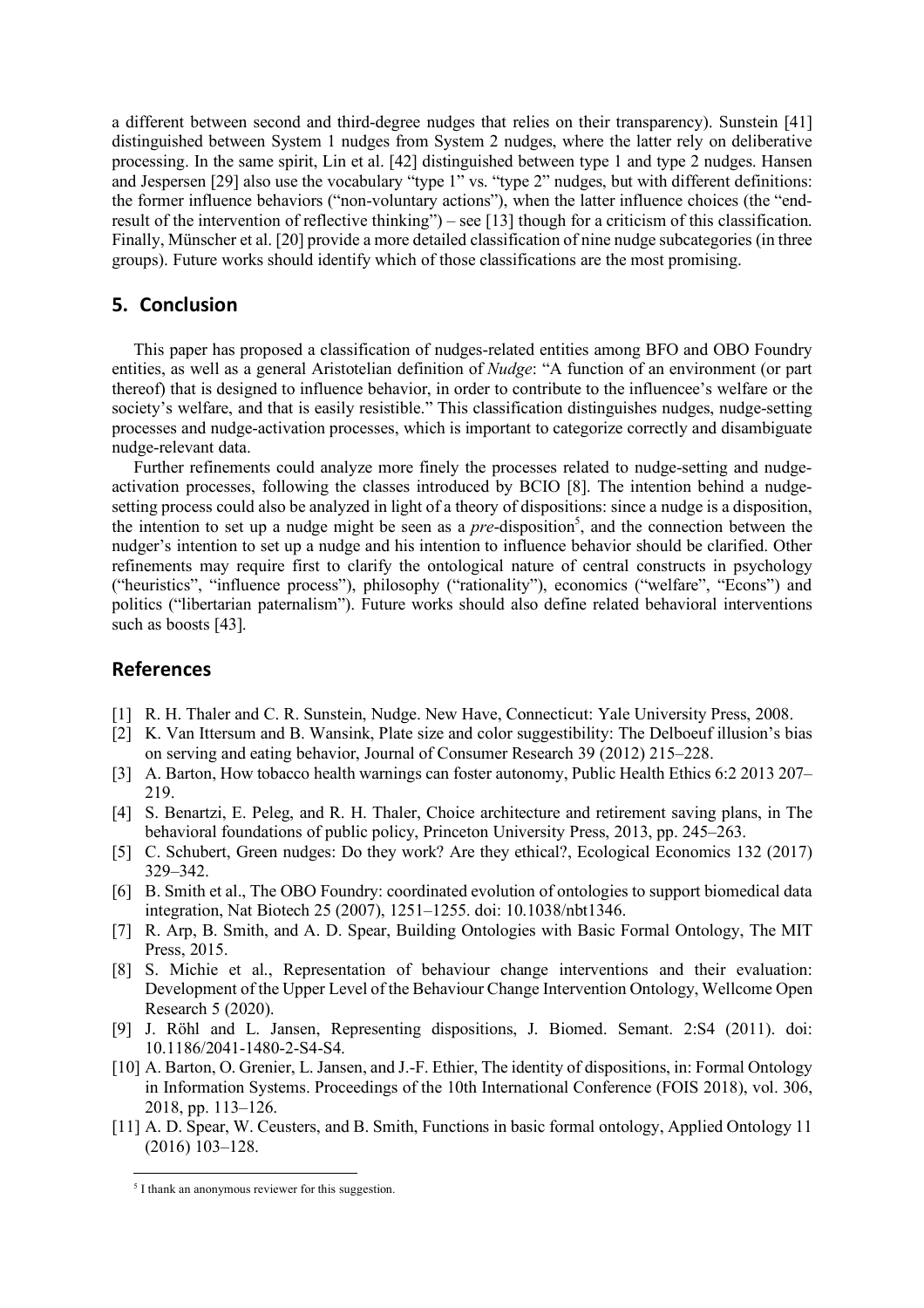- [12] S. Seppälä, A. Ruttenberg, and B. Smith, The functions of definitions in ontologies, in: Formal Ontology in Information Systems. Proceedings of the 10th International Conference (FOIS 2016), 2016, pp. 37–51.
- [13] V. Berthet and B. Ouvrard, Nudge: Towards a Consensus View?, Psychology and Cognitive Science 5 (2019) 1–5.
- [14] L. Congiu and I. Moscati, A Review of Nudges: Definitions, Justifications, Effectiveness, Journal of Economics Survey (2021), 1-26. https://doi.org/10.1111/joes.12453.
- [15] C. R. Sunstein, Misconceptions about nudges, SSRN 3033101, 2017.
- [16] P. G. Hansen, The definition of nudge and libertarian paternalism: Does the hand fit the glove?, European Journal of Risk Regulation 7 (2016) 155–174.
- [17] P. Mongin and M. Cozic, Rethinking nudge: not one but three concepts, Behavioural Public Policy, 2 (2018) 107–124.
- [18] R. Samuels, S. Stich, and M. Bishop, Ending the Rationality Wars: How to Make Disputes About Human Rationality Disappear., in Common Sense, Reasoning and Rationality, Oxford University Press, Oxford, 2002, pp. 236–268.
- [19] A. Barton and T. Grüne-Yanoff, From libertarian paternalism to nudging—and beyond, Review of Philosophy and Psychology 6 (2015) 341–359.
- [20] R. Münscher, M. Vetter, and T. Scheuerle, A review and taxonomy of choice architecture techniques, Journal of Behavioral Decision Making 29 (2016) 511–524.
- [21] P. L. Buttigieg, N. Morrison, B. Smith, C. J. Mungall, and S. E. Lewis, The environment ontology: contextualising biological and biomedical entities, Journal of biomedical semantics 4 (2013) 1–9.
- [22] L. Congiu and I. Moscati, Message and Environment: a framework for nudges and choice architecture, Behavioural Public Policy 4 (2020) 71–87.
- [23] C. Mills, The Heteronomy of Choice Architecture, Rev.Phil.Psych. 6 (2015) 495-509. doi: 10.1007/s13164-015-0242-7.
- [24] F. Guala and L. Mittone, A Political Justification of Nudging, Rev.Phil.Psych. 6 (2015) 385-395. doi: 10.1007/s13164-015-0241-8.
- [25] M. Nagatsu, Social Nudges: Their Mechanisms and Justification, Rev.Phil.Psych. 6 (2015) 481- 494. doi: 10.1007/s13164-015-0245-4.
- [26] F. Toyoshima, A. Barton, and O. Grenier, Foundations for an ontology of belief, desire and intention, in: Formal Ontology in Information Systems. Proceedings of the 11th International Conference (FOIS 2020), vol. 330, 2020, pp. 140–154.
- [27] A. Bandrowski et al., The ontology for biomedical investigations, PloS one 11:4 (2016) e0154556.
- [28] D. M. Hausman and B. Welch, Debate: To Nudge or Not to Nudge, Journal of Political Philosophy 18 (2010) 123–136.
- [29] P. G. Hansen and A. M. Jespersen, Nudge and the Manipulation of Choice: A Framework for the Responsible Use of the Nudge Approach to Behaviour Change in Public Policy, Eur. J. Risk Reg. 4 (2013) 3–28.
- [30] R. Rebonato, Taking liberties: A critical examination of libertarian paternalism, Palgrave Macmillan, New York, NY, 2012.
- [31] R. J. Arneson, Nudge and shove, Social Theory and Practice, 41 (2015), 668–691.
- [32] L. Bovens, The Ethics of Nudge, in: T. Grüne-Yanoff and S. O. Hansson (Eds.), Preference Change, Springer Netherlands, 2009, pp. 207–219.
- [33] Y. Saghai, Salvaging the concept of nudge, Journal of medical ethics 39 (2013) 487–493.
- [34] L. Jansen, Tendencies and other realizables in medical information sciences, The Monist, 90:4 (2007) 534–554.
- [35] A. Barton, A. Burgun, and R. Duvauferrier, Probability assignments to dispositions in ontologies, in: Formal Ontology in Information Systems, in: Proceedings of the Seventh International Conference (FOIS 2012), vol. 239, 2012, pp. 3–14.
- [36] A. Barton, R. Rovetto, and R. Mizoguchi, Newtonian forces and causation: a dispositional account, in: Formal Ontology in Information Systems, Proceedings of the 8th International Conference (FOIS 2014), vol. 267, 2014, pp. 157–170.
- [37] W. Hagman, D. Andersson, D. Västfjäll, and G. Tinghög, Public views on policies involving nudges, Review of philosophy and psychology 6 (2015) 439–453.
- [38] W. DeJong et al., A multisite randomized trial of social norms marketing campaigns to reduce